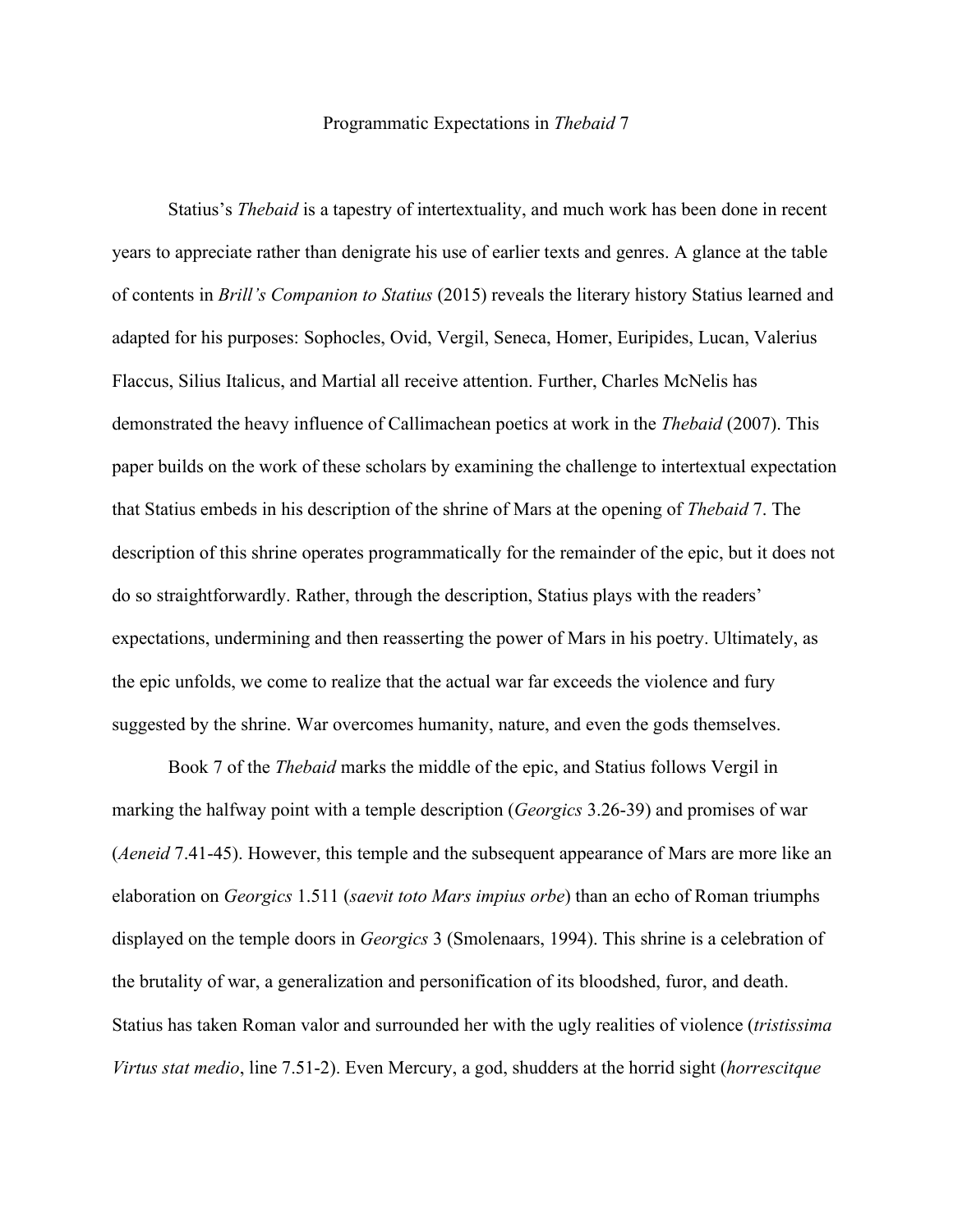*tuens* 7.41). We see in this description Statius's hint that his war is a Lucanian one, "privileg[ing] disruption and chaos" (McNelis). His temple, like Vergil's, presents the poetic future, but it is not a vision of triumph.

As dismal as this temple and the poetry it promises are, the reader is left uncertain to the reality of this vision. The end of the ekphrasis reveals that the horrors described are merely the arts of Vulcan, and though war is everywhere, Mars is not to be found. The competing narratives of action and delay identified by McNelis are in conflict again. Though the martial action has been signaled by Jupiter dispatching Mercury to Mars, the personification and artifice of the forces build a mimetic space detached from reality. Lines 60-61 (*ubique ipsum, sed non usquam ore remisso cernere erat*) demonstrate this through their conceptual resonance with 1.369 (*pulsat metus undique et undique frater*). As Polynices fled through the storm, he feared that his brother was everywhere, though this was a figment of his imagination. Similarly, Mars's presence is felt, though he is absent, and his absence gives the narrative of delay a moment to reassert itself.

This moment is short-lived, however; Mars arrives in bloody glory, and at his arrival the overwhelming boundary-breaking forces of war are briefly apparent. His appearance is signaled by an earthquake, and the poet claims that even Jove would fear and demur to the god of war in this moment (7.65, 76). In the *Thebaid*, war disrupts nature and proper hierarchies as demonstrated by the arrival of Mars. But as the action unfolds, war itself is far more destructive and chaotic than even the god of war. Book 7 ends with an earthquake so intense that a chasm opens all the way to Hades (7.794-823); Tydeus commits gruesome cannibalism (8.751-758); Capaneus ascends into heaven to challenge the gods (10.917-930). This civil war exceeds expectations based on the description of the temple of Mars that opens Book 7. Statius uses a programmatic moment to distort his readers' expectations of what is to come in his epic. Though